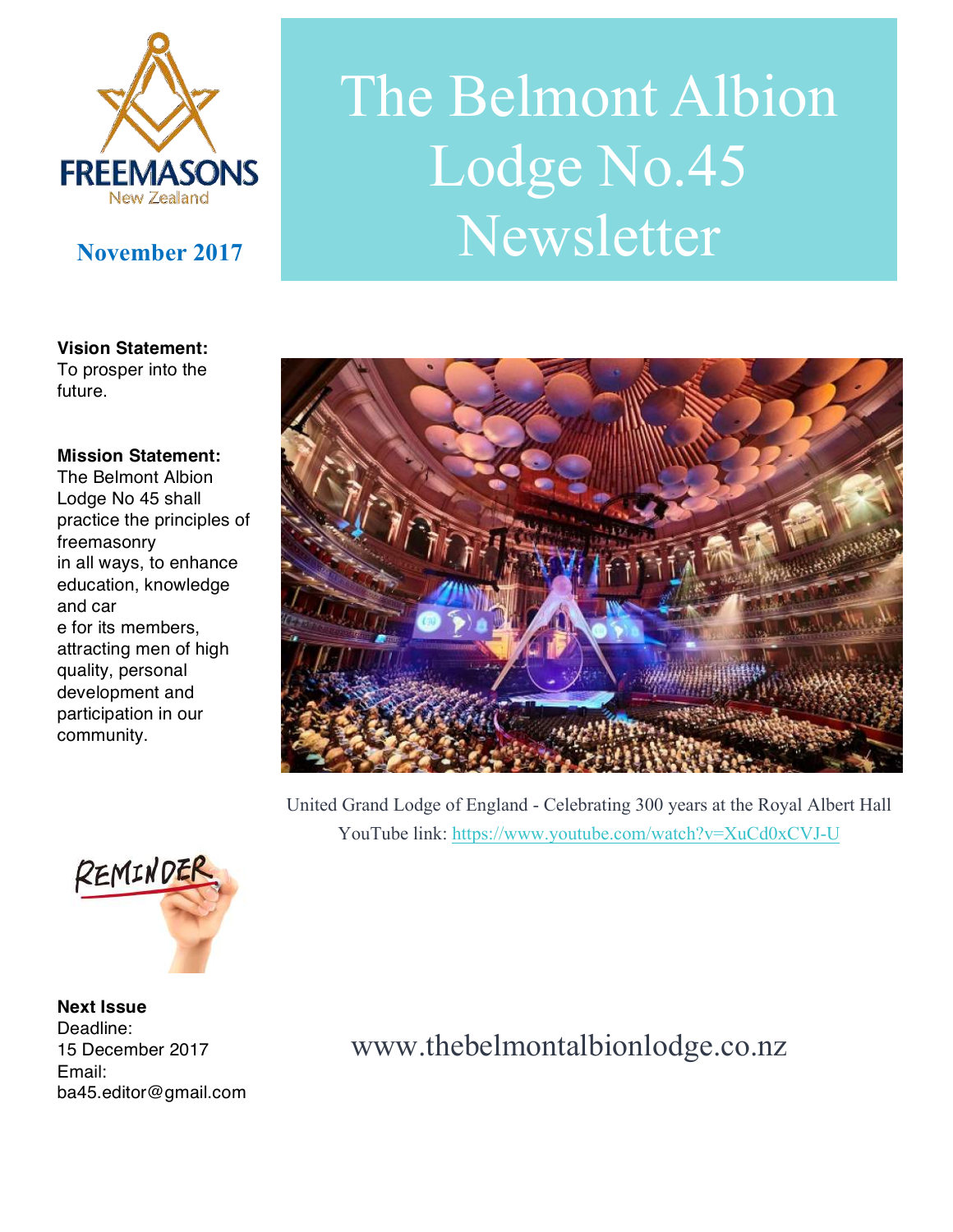## In this issue:



"I will strive to live with love and care,<br>Upon the level and by the square"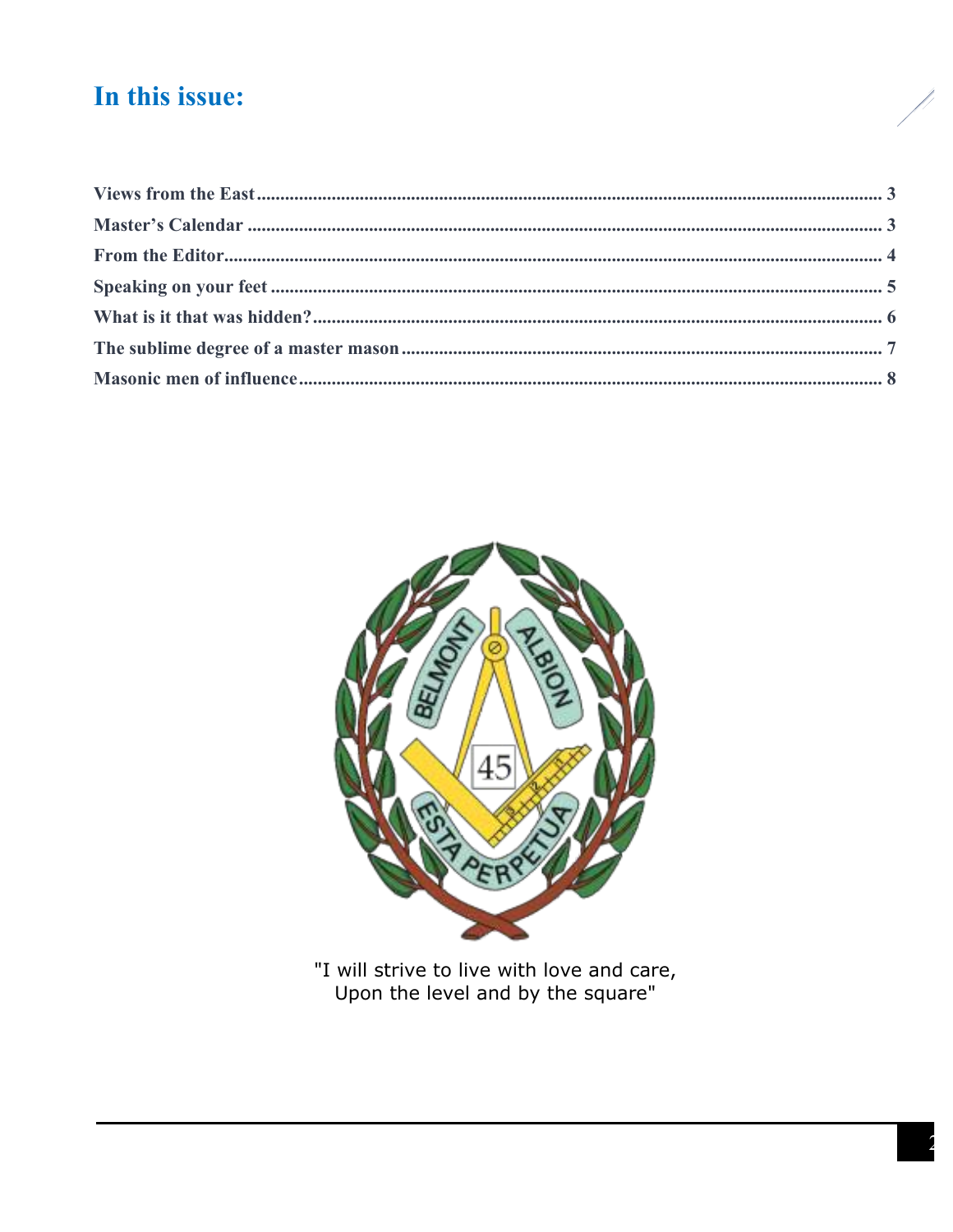#### **Views from the East**

Time is a constant. We all have the same number of hours per day in which to achieve and deliver what is expected of us, both by ourselves and by others. And a person's ability to commit to Lodge demands a sacrifice in time as well as in other areas for one's life.

We are blessed by the people we are surrounded with in Lodge, often recognising them by their skills at delivering charges, their punctuality and dedication, or their knowledge of things past. But often we overlook the biggest commitment being made in terms of their personal time.

Dale Carnegie is quoted saying "The world is full of people who are grabbing and self-seeking. So the rare individual who unselfishly tries to serves others, has an enormous advantage. He has little competition."

It is exciting to be involved a Lodge where a number of younger members have even younger families. But having young members brings with it a commitment to support them when family demands are distracting of their attention. The same can be said when time required at work impacts the team and their expectations around upcoming Lodge activity.

I am always pleasantly surprised at a willingness for our members to step in and support their Brethren when needs must. We must all be grateful and vigilant in acknowledging their support and clearly express our thanks, publicly and privately, for their desire to place the needs of others over themselves. This must surely be at the heart of a tight team and a great Lodge, and I feel we are blessed with both.

**WM Sean Neely** 



#### **Master's Calendar**

21 Nov - "Speaking on your feet" training pt1

27 Nov – Thank you visit to St. Andrew Lodge 418 S.C. Festival of St. Andrew

28 Nov – "Speaking on your feet" training pt2

5 Dec - Standing Committee Treasurer and Tyler Nominatio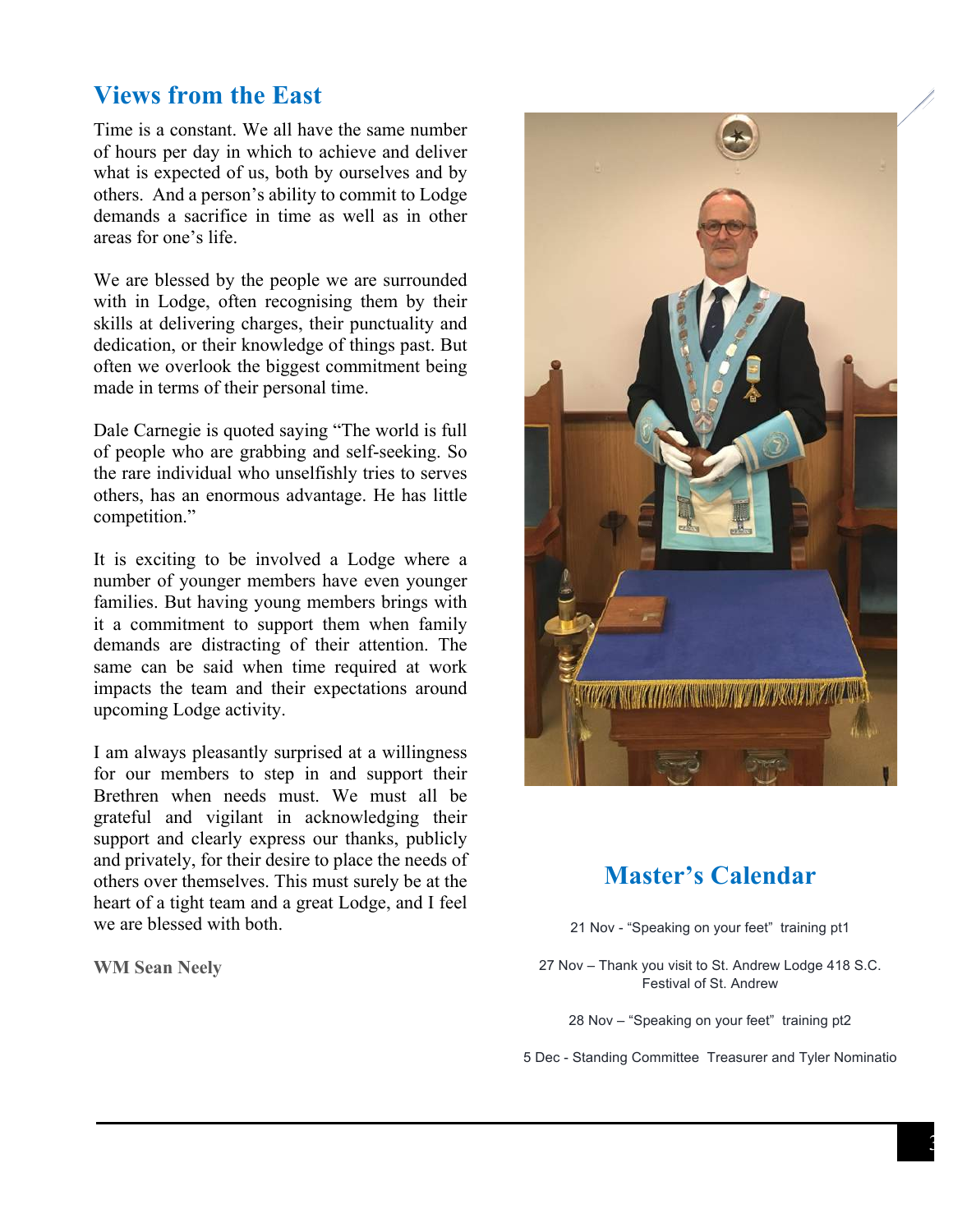#### **From the Editor**

"If you have knowledge, let others light their candles at it". –Margaret Fuller

While the brethren were rehearsing their rituals in the last month, I had a quiet time sitting back and anticipating my 3rd degree. It was also during the time I was on parental leave and the new addition to the family brought with her a much-needed time away from work to reflect and deliberate on my masonic journey so far and contemplate on my future steps. I truly enjoyed my 3<sup>rd</sup> degree and I want to thank all the brethren in putting an immense effort in initiating me, guiding me through the fellow craft degree and finally raising me. I have been thinking about my journey and the following quote sums it up:

"Maybe, the journey isn't about becoming anything. Maybe, it is about unbecoming everything that isn't really you so that, you can be who you were meant to be in the first place."

We don't have much news in this edition, perhaps a good time to think about the content and direction for the newsletter in 2018. In the survey that I sent out in September, it was apparent that brethren want more educational pieces. I will be in touch again asking what topics brethren would like covered. Once I have a list of topics, I will discuss with the brethren and seek their contribution. The idea is to foster more engagement and contribution to the newsletter. We have so many knowledgeable brethren and it would be a shame missing on their contribution for "if you have knowledge, let others light their candles at it". It would also be great to have news and reports of visits, masonic events and life in general from the brethren. This is your newsletter, don't be shy!

Happy reading

**Editor (**ba45.editor@gmail.com**)**

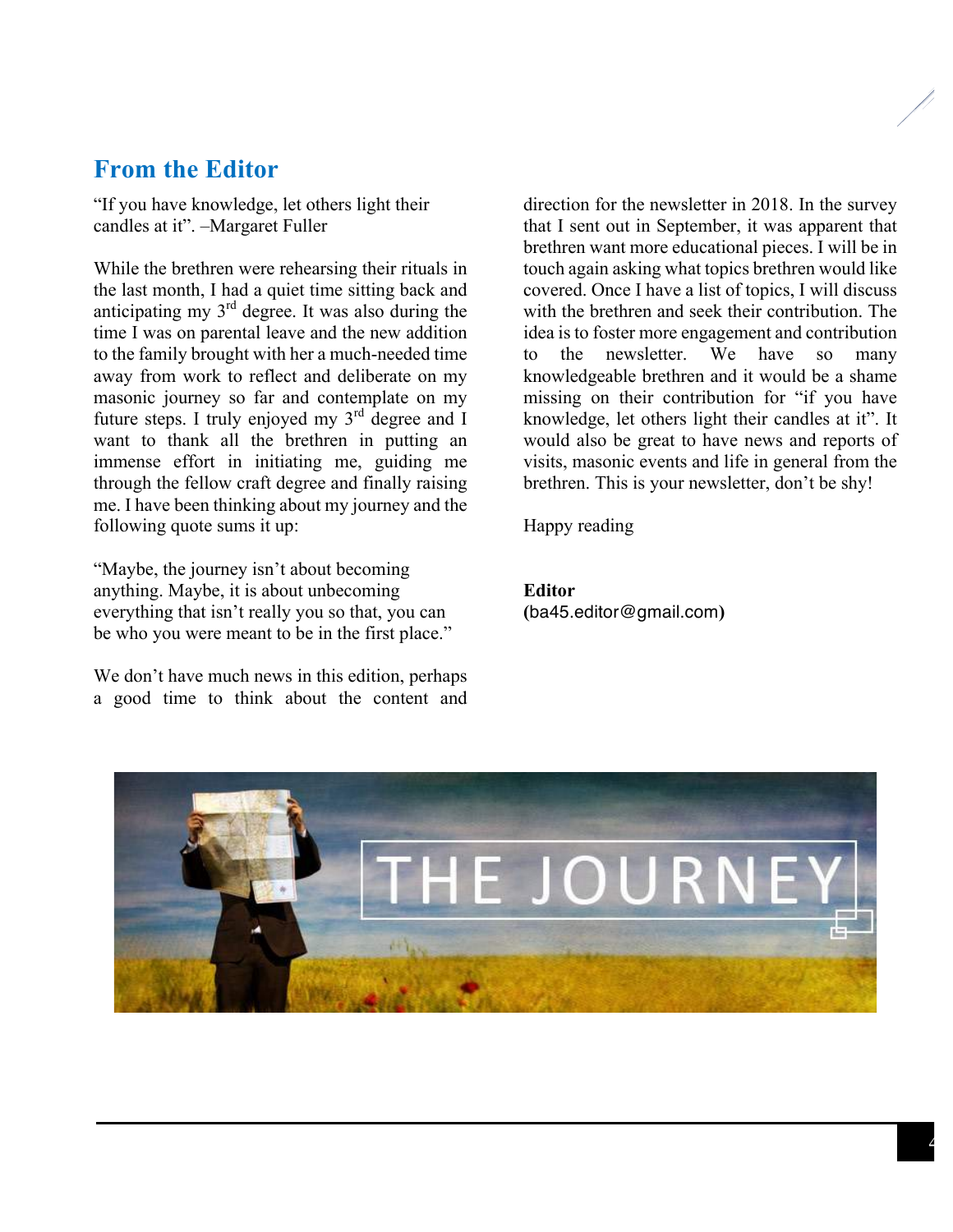#### **Speaking on your feet**

The ability to speak well to an audience not only not only makes a great difference to the quality of our meetings, but also is a valuable assist in Private life.

One of the requirements of a lodge listed in the famous 'Schaw Statutes' of 1558/9, was to teach the skills of Public Speaking. The Belmont Albion Lodge agrees with these thoughts from the past, so a 'Speaking on your Feet' Course will be held on consecutive Tuesdays 21st and 28th November.

During the first evening, we will talk about skills and the tricks of the trade.

Thoughts about where to speak from, hanging off the back of your chair, standing in the middle of the room, the presentation of Toasts, Educational papers, and much more. The following week we will put some of these skills in to practice,

We hope to see you each week, but ask you to please advise David Barr (barrdd@orcon.net.nz) ASAP that you will be there, so that a suitable quantity of Course material can be arranged.

VW Bro Keith Eaglesome

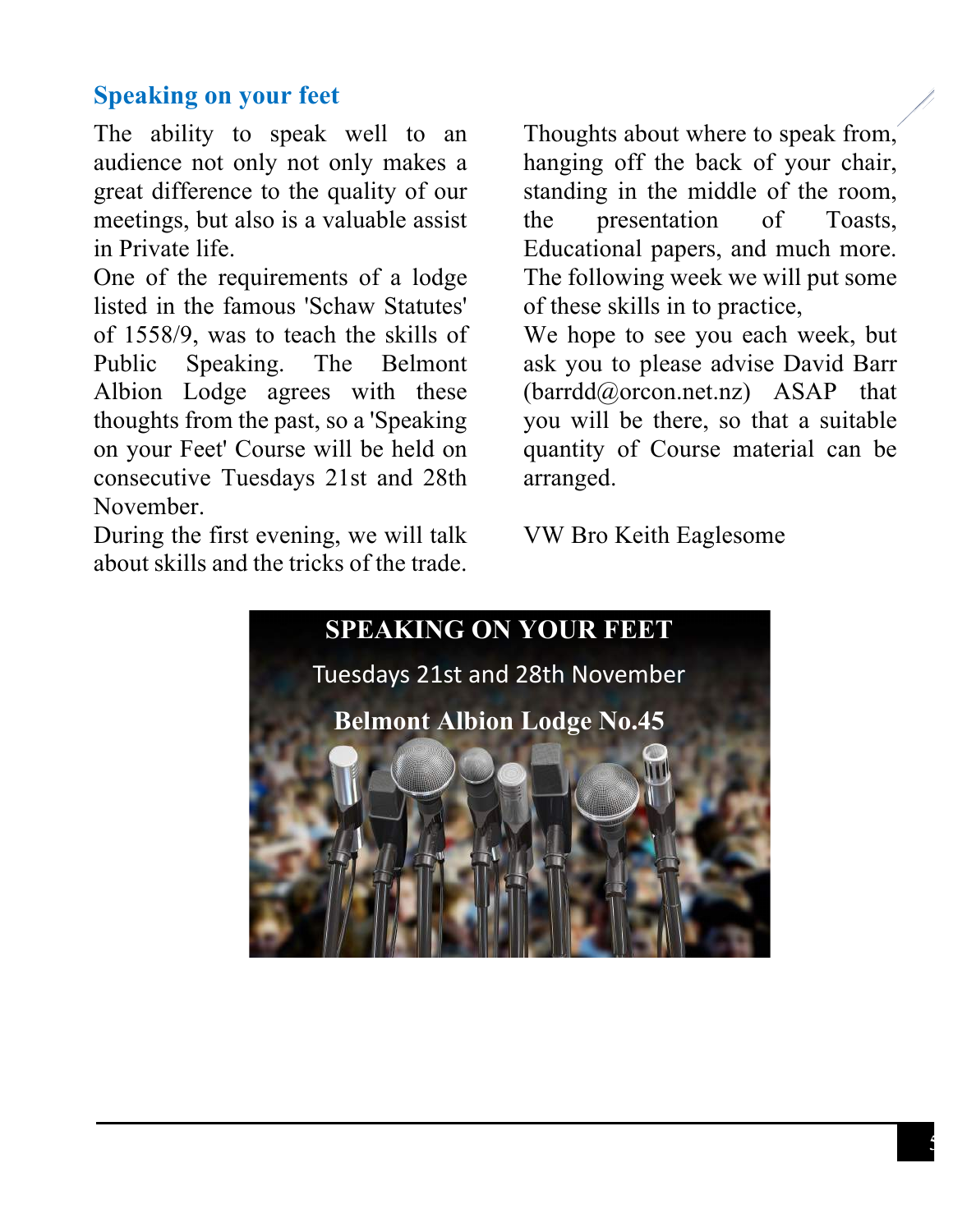#### **What is it that was hidden?**

Our ritual was largely penned by the Rev Dr Anderson in 1721 He was ordered by Grand Lodge to "digest the old Gothic Constitutions in a new and better method." He had lost money in the South Seas Bubble -a British joint-stock company founded in 1711 to consolidate and reduce the cost of national debt (ie a rort). It had a monopoly to trade with South America, hence its name. But bubbles are wont to burst, so Anderson was probably keen to do the job for Grand Lodge. It took him a little over a year and was accepted after three months' Grand Lodge consideration. A second, more flowery, edition was produced in 1738. It was later subjected to a revision by William Preston and the extra degree introduced: We would recognise it easily.

To get back on to my topic: In the early stages of his education, the young Freemason is not only charged to make the Liberal Arts and Sciences his future study, but also there is mention of the hidden mysteries of nature and science. From this we may wonder if the good writers Anderson and Preston may have hidden something in the ritual in the hopes that we (and nobody else) will find it. Seek and ye shall find!

This is all very well, but in one of the prayers, the chaplain asks "that the rays of Heaven shed their benign influence over us, to enlighten us in the ways of nature and science". Consider this, along with the fact that one of the principal officers of the lodge is said to be marking the sun at its meridian. He even has a column to erect as well as a plumb rule to verify that it is erect.

So let's wind the clock back to 240 BC when the Greek astronomer Eratosthenes made the first surprisingly accurate measurement of the size of the earth. He was librarian of the world's largest library in Alexandria (remember that printing was not in vogue for another 1617 years so this was a huge body of written work and knowledge).

Alexandria was near the mouth of the River Nile. In Southern Egypt, Eratosthenes knew, that on a

certain day each year in the town of Syene (Greek name) or Aswan; there was no shadow in the bottom of one of the town's wells. On the same day in Alexandria, he measured the shadow of the sun cast by a vertical column he erected. It was approximately seven degrees. This implied, to his astute mathematical mind, that the earth was round and not flat.



© 2000 Encyclopædia Britannica, Inc.

Eratosthenes reasoned that seven degrees was about 1/50th of a complete circle (360 degrees) and that this would represent the angular distance between Syene and his home city of Alexandria masured at the earth's centre. (Centre ring any bells?)

Moreover, he reasoned that seven degrees was about a fiftieth of a circle and that this represented the angular distance between the two towns. All he had to do was get some willing soul to pace out the distance between the two cities, and multiply it by 50, that this was the circumference of the earth. He wasn't too far out as it proved.

Verily, Eratosthenes had allowed the sun to shine its benign influence on him.

QED.

W Bro Russell War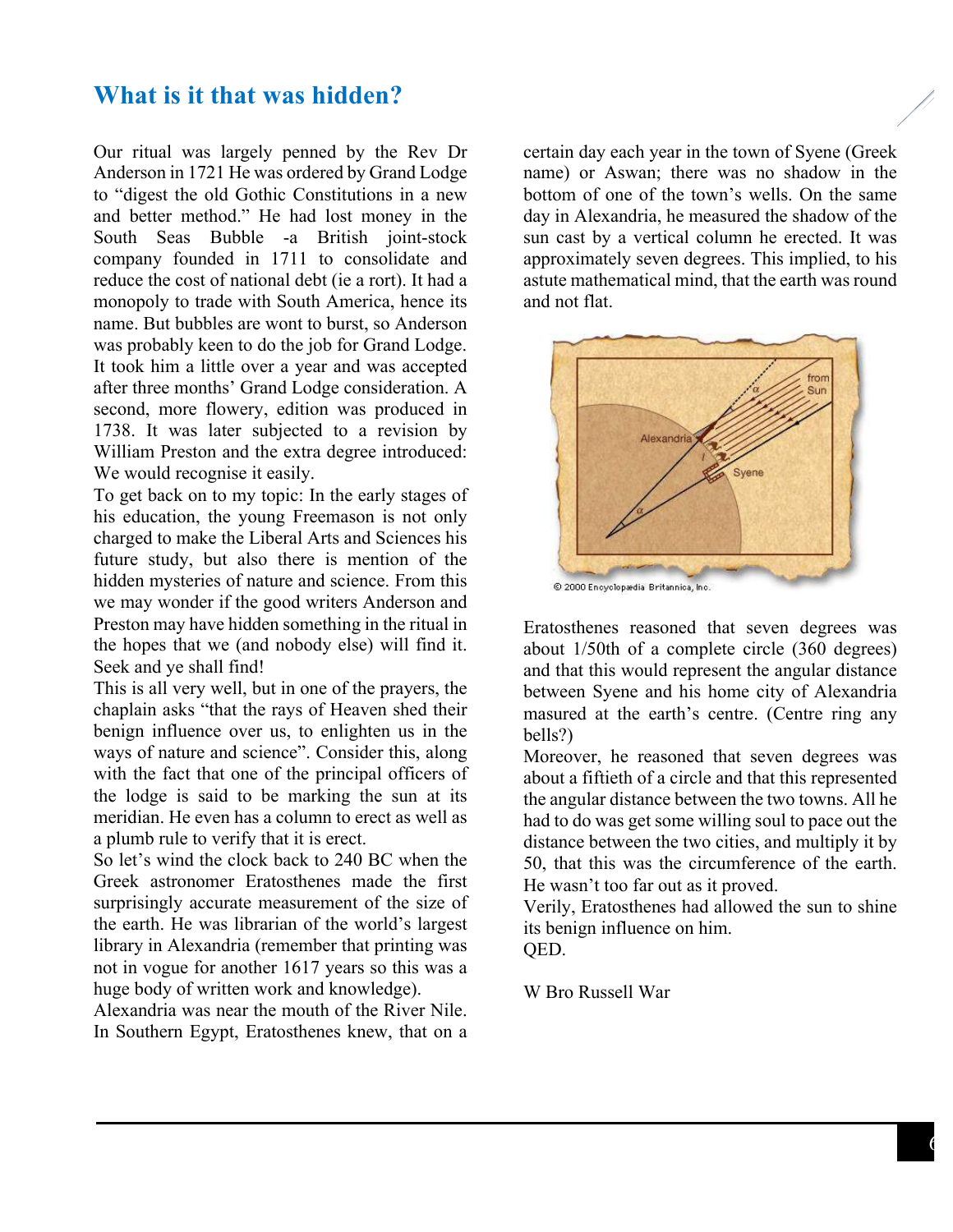#### **The sublime degree of a master mason**

word is from the Latin Sublimis, meaning lofty, an allusion properly expressive of the teaching in the final symbolic ceremony of our ancient Craft. The Third Degree is called the Sublime Degree of a Master Mason, in reference to the exalted lessons that it teaches of God and of a future life. The epithet is, however, comparatively modern. It is not to be found in any of the rituals of the eighteenth century. Neither Hutchinson, nor Smith, nor Preston use it; and it was not, probably, in the original Prestonian lecture. Hutchinson speaks of "the most sacred and solemn Order" and of "the Exalted," but not of "the Sublime" Degree. Webb, who leased his lectures on the Prestonian system, applies no epithet to the Master's Degree. In an edition of the Constitutions, published at Dublin in 1769, the Master's Degree is spoken of as "the most respectable" and forty years ago the epithet "high and honorable" was used in some of the instructions of the United States. The first book in which we meet with the adjective sublime applied to the Third Degree, is the Masonic Discourses of Dr. T. M. Harris, published at Boston in 1801. Cole also used it in 1817, in his Freemasons' Library; and about the same time Jeremy Cross, the well-known lecturer, introduced it into his teachings, and used it in his hieroglyphic Chart, which was, for many years, the text-book of American Lodges. The word is now, however, to be found in the modern English lectures, and is of universal use in the rituals of the United States, where the Third Degree is always called the Sublime Degree of a Master Mason.

The word sublime was the password of the Master's Degree in the Adonhiramite Rite, because it was said to have been the surname of Hiram, or Adonhiram. On this subject, Guillemain, in his Recueil Précieux, or Choice Collection (i, page 91), makes the following singular remarks:

"For a long time a great number of Masons were unacquainted with this worth and they erroneously made use of another in its stead which they did not understand, and to which they gave a meaning that was doubtful and improbable. This is proved by the fact that the first knights adopted for the Master's Password the Latin word Sublimis, which the French, as soon as they received Masonry, pronounced Sublime, which was so far very well. But some profanes, who were desirous of divulging our secrets, but who did not perfectly understand this word, wrote it sublime, which they said signified excellence. Others, who followed, surpassed the error of the first by printing it Giblos, and were bold enough to say that it was the name of the place where the body of Adonhiram was found. As in those days the number of uneducated was considerable, these ridiculous assertions were readily received, and the truth was generally forgotten."

The whole of this narrative is a mere visionary invention of the founder of the Adonhiramite system; but it is barely possible that there is some remote connection between the use of the word sublime in that Rite, as a Significant word of the Third Degree, and its modern employment as an epithet of the same Degree. However, the ordinary signification of the word, as referring to things of an exalted character, would alone sufficiently account for the use of the expression. Source: Mackey's Encyclopedia of Freemasonry

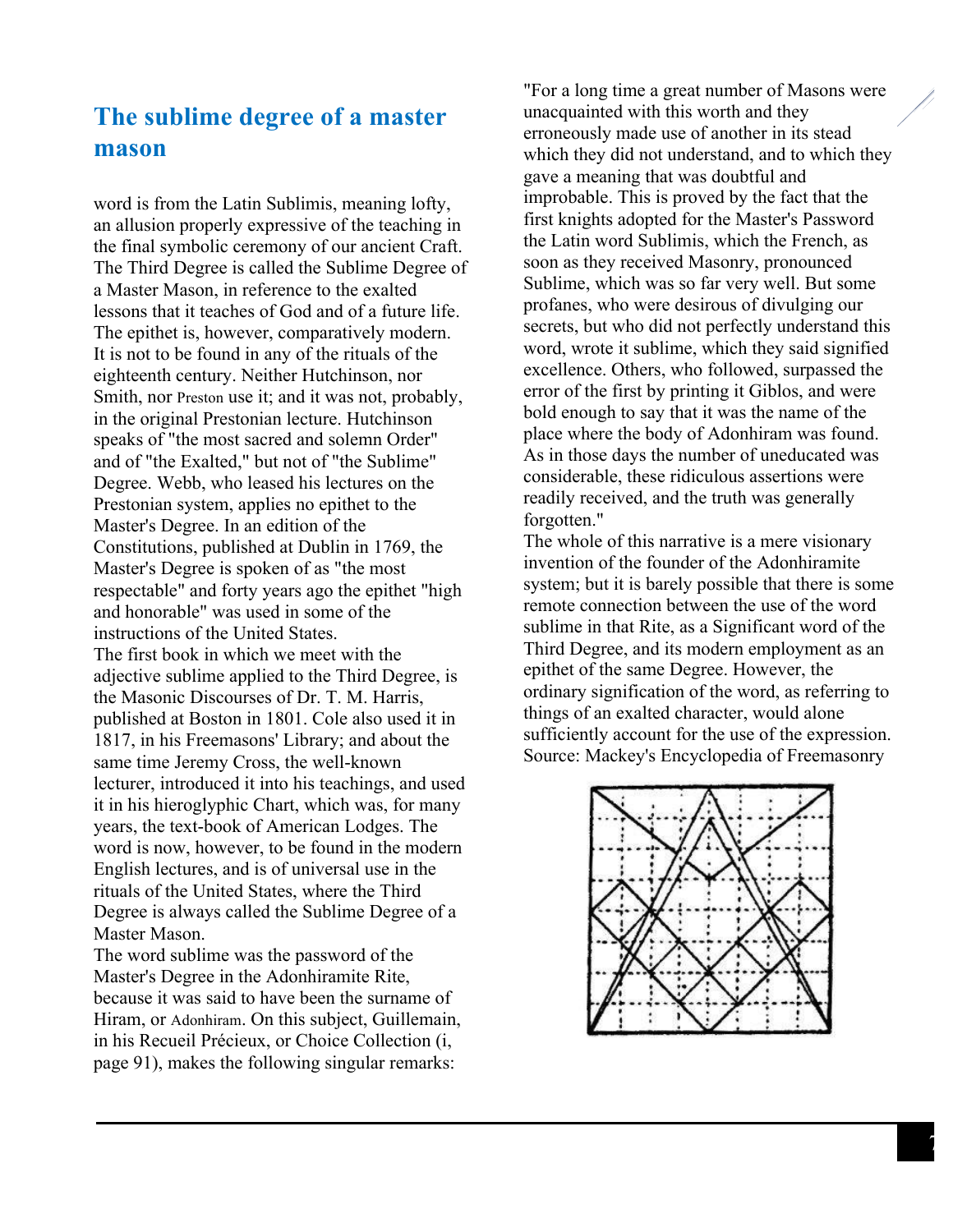#### **Masonic men of influence**

#### **Goethe**

Johann Wolfgang Goethe was born in Frankfurton-Maine on August 29, 1749. He joined Amalia Lodge in March of 1780, ten years after Lessing. Goethe had a great respect for Lessing and this could be the reason he became a Mason. Goethe is considered to be the greatest of German poets, and is often com- pared to Shakespeare. So much of Goethe's writings are inspired by Masonic teachings. His novel The Society of the Tower "is evidently based on the many Freemasons' lodge which grew up in eighteenth-century Germany, and which played a not unimportant part in its social and cultural life." - Goethe also wrote several Masonic poems. His most popular is Mason Lodge:

The Masons's ways are A Type of Existence And his persistence Is as the days are Of men in this world. The future hides it

Gladness and Sorrow, We press still thorow, Naught that abides in it Daunting us - onward. And Solemn before us Veiled, the dark portal,

Goal of all mortal; Stars are silent o'er us Graves under us silent. While earnest thou gazest Comes boding of terror, Comes phantasm and error

Perplexes the bravest With doubt and misgiving. But heard are the voices - Heard are the Sages, The Worlds and the Ages; "Choose well; your choice is

"Brief and yet endless; "Here eyes do regard you "In eternity's stillness; "Here is all fullness, "Ye have to reward you, "Work, and despair not." This is a beautiful poem about the Masons immortality, journey through life, and his freedom to choose a good life.

His most important Masonic work is his drama Faust. "It is a magnificent work that is probably the finest of the romantic plays." -14- Faust is about Goethe's life, and is written at different periods of his life. Throughout the tragedy there is a struggle between good and evil just as there is in the Masonic initiatory drama. "It is here that the keen student of Freemasonry and the lover of Goethe find so many contacts between mind of the poet and teachings of the Fraternity. As in the Legend of Hiram Abif, Faust at last finds that evil may not forever strive successfully with good; his final and greatest satisfaction is not in selfish pleasure, which means death for the soul, but in work for humanity. -15- Faust and Lessing's son's in the "Parable of the three Rings" learn that true satisfaction comes from helping humanity, and not from selfish pleasure. Faust and Hiram are not unlike either. Both overcome evil and learn that the "divine is always within humanity do we but seek far enough." -16- Faust also learns that good will triumph over evil in the end.

Soon after Mozart's (also a Freemason) operatic stage success of the Magic Flute Goethe also brings Masonic effects to his play Gross-Kaphta by combining "the subject of the `Grand-Master' of an `Egyptian' society on the lines of the freemasons." -17- Goethe died on March 22, 1832. His lasts words are perhaps most telling about Goethe as a Freemason and as a writer. His last words were "More light!" - 18-

Source: Matthew M. Ryder, Goethe, Lessing, and Schiller: German Dramatists, Freemasons, Poets, and Romanticists; October 14, 1999.